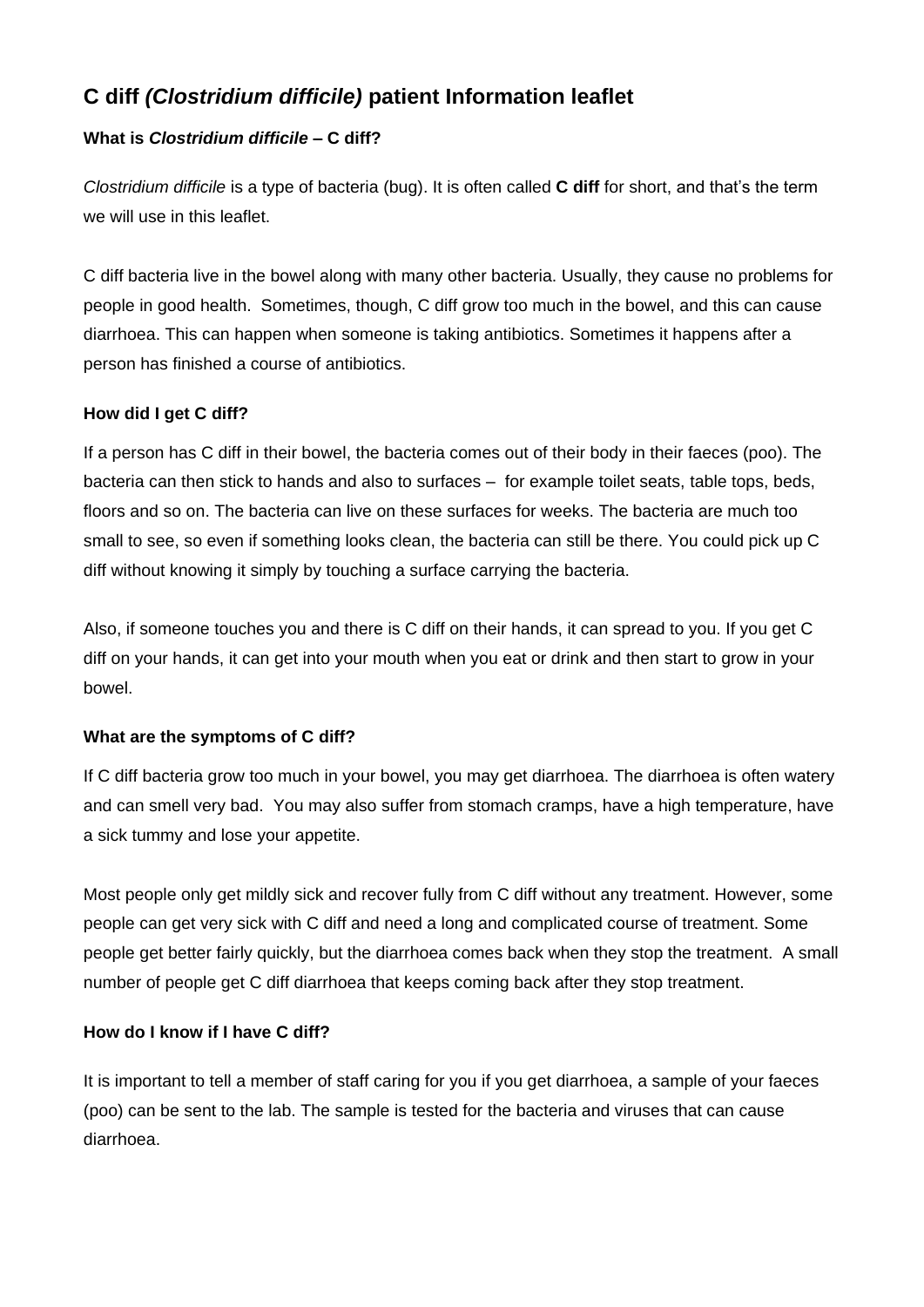If you are in hospital when you get C diff, you will be moved to a single room or a special ward. You will have a toilet or commode for your own use. Please be sure to clean your hands thoroughly with soap and water after using the toilet or commode and before meals. Staff looking after you will wear aprons and gloves, and clean their hands after caring for you. When the diarrhoea settles down, you may be asked to move back into a ward with other patients.

#### **What treatment will I get if I have C diff diarrhoea?**

In some cases, certain antibiotics may have caused the C diff diarrhoea. If that is the case, you may have to stop taking those antibiotics. You may be given different antibiotics to treat the C diff bacteria. It is important to drink plenty of fluids so that you don't become dehydrated because of the diarrhoea.

# **Can I have visitors if I am infected with C diff?**

Yes, you can have visitors. If the people who visit you are reasonably healthy, they are at very low risk of getting any illness from C diff. However, visitors taking antibiotics or who are very ill themselves are at greater risk. If you know someone is taking antibiotics, or they're ill, you might want to tell them not to visit until your diarrhoea has settled.

All your visitors should wash their hands thoroughly with soap and water at the end of the visit and not just use hand sanitizer. This helps to stop C diff from spreading. Also, your visitors should not sit on your bed in hospital.

# **How will I know when the C diff is no longer infectious?**

Once the diarrhoea has stopped for two full days and your bowel motion (poo) is back to normal, you are on the mend and less likely to be infectious. However, C diff bacteria may stay in your bowel after the diarrhoea has stopped, and sometimes it can flare up again later. If the diarrhoea comes back, tell your doctor or nurse right away. If you need antibiotics for another illness, please tell your GP that you had C diff infection in the past. For you, and for everyone, it is safer not to take antibiotics if you do not need them.

# **What happens when I go home?**

If you still have some diarrhoea when you go home, keep taking your treatment and drink plenty of fluids. Wash your hands thoroughly with soap and warm water after you go to the toilet and use a separate towel. Try to keep the toilet flushed and the toilet lid, rim and handle clean. C diff is usually a very low risk to family and friends if they are in reasonably good health and not on antibiotics. Family and visitors should wash their hands after going to the toilet and before eating. This helps to